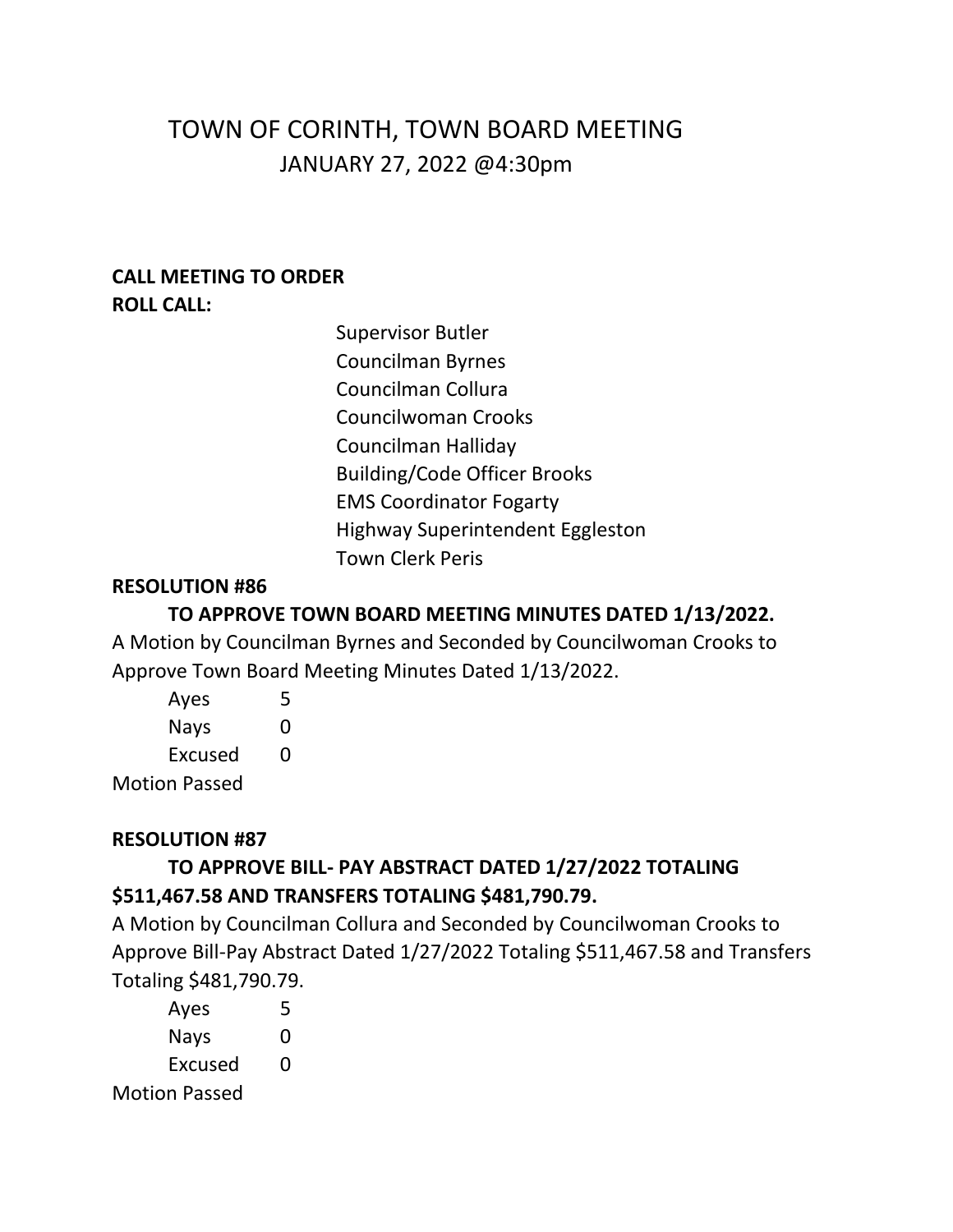**RESOLUTION NO. 88**

**INTRODUCED BY: Councilman Collura**

**WHO MOVED ITS ADOPTION**

**SECONDED BY: Councilman Byrnes**

#### **CORINTH TOWN BOARD**

## **RESOLUTION TO CONVEY REAL PROPERTY FOR PURPOSES OF THE HUDSON RIVER MILL MUSEUM**

**WHEREAS**, the Town is the owner of real property located at 17 Pine Street in the Town of Corinth, formerly used by the International Paper Company as its paper production plant office (the "Premises"); and

**WHEREAS**, the HUDSON RIVER MILL MUSEUM ("Museum"), a New York not-for-profit educational organization chartered by the New York Education Department with its purpose being the preservation of the history and heritage of the Hudson River Mill that was located in the Town of Corinth; and

**WHEREAS**, the Museum desires to operate the Premises as a cultural and educational center and museum relating to the history of the Hudson River Mill, including the former administrative offices to serve as the Museum's business office, and to house the Museum's developing library and its collection of artifacts, books, manuscripts, papers, photographs and other records and materials relating to the history of the Hudson River Mill located in the Town of Corinth,

**WHEREAS**, the Museum agrees to promote and preserve the historical significance of the Premises, and

**WHEREAS**, the Museum agrees to cooperate with the Town to develop and promote and to assist the Town to develop cultural opportunities within the Town, and to encourage collaborative use of both the Premises and the Mill property for Town and Museum historical displays and other historically-oriented educational activities relating to the history of the Hudson River Mill in the Town of Corinth, and

**WHEREAS**, the Town believes the most efficient way to encourage the use of the real property as a museum and to promote the interests of the Town and its residents regarding the history of the Hudson River Mill is to convey the property to the Museum, thereby, among other goals, eliminating the carrying charges and maintenance expense of the old building from the Town budget; and

**WHEREAS**, the Town Board finds that an agreement by the Museum to operate such a cultural and educational resource relating to the Hudson River Mill within the Town constitutes fair consideration to the Town for the conveyance of the real property to the Museum on certain conditions; and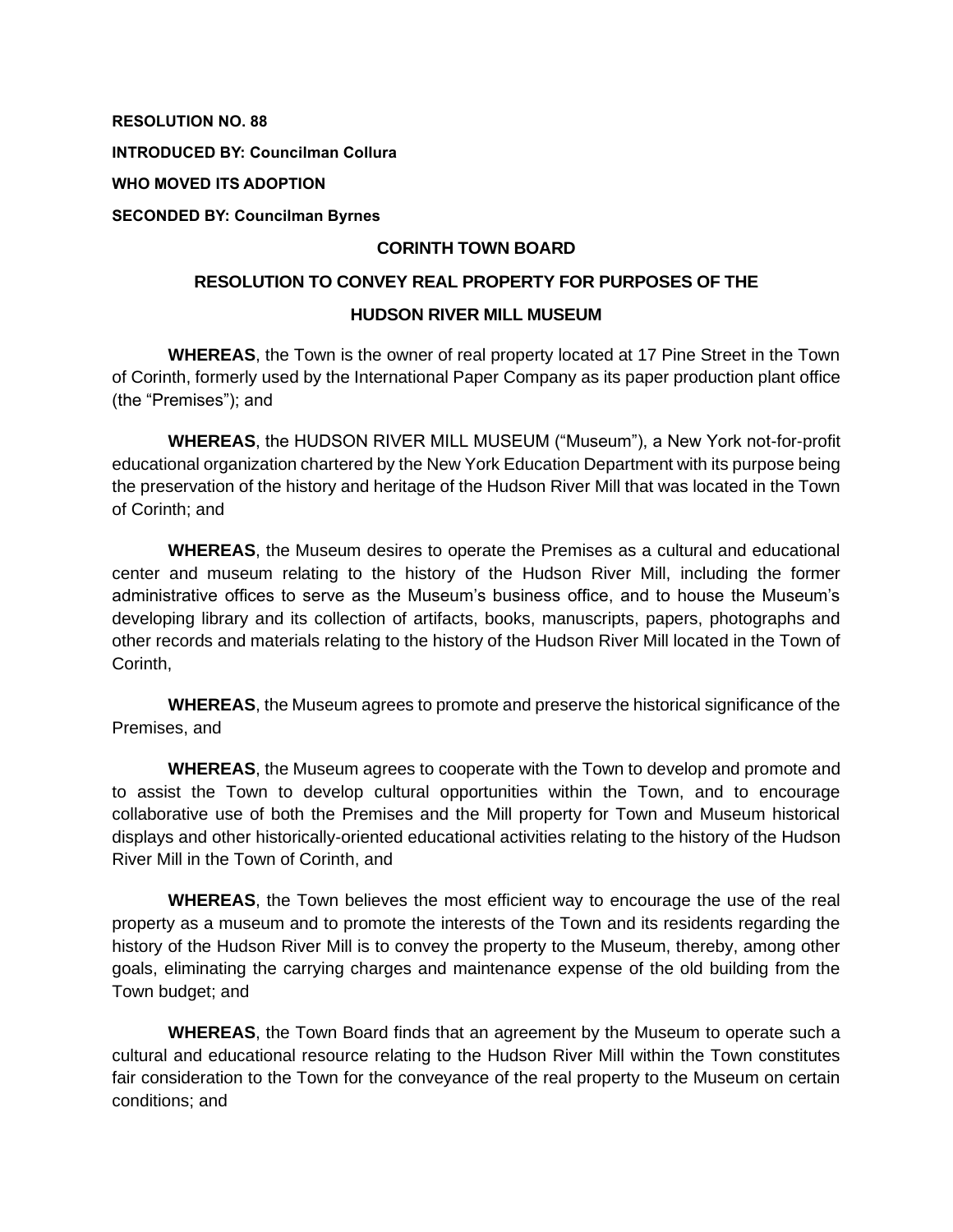**WHEREAS**, the Town is authorized to enter into an Agreement pursuant to Town Law §64(2) and Cultural Affairs Law §57.07;

**NOW BE IT RESOLVED** that, subject to a legally binding written Agreement executed by an authorized officer of the Museum and the Town Supervisor:

1. The Town shall convey the Premises to the Museum for monetary compensation of one dollar (\$1.00) subject to a right of reversion under certain stated conditions set forth below.

2. The Museum shall accept the conveyance and as additional consideration for the Premises shall commit that the Premises will be opened to the public for educational and cultural purposes as a museum. The services the Museum will render for the benefit of the Town shall include promoting and preserving the Hudson River Mill's history and heritage, promoting and preserving the historical significance of the Premises, and encouraging collaborative use of both the Premises and the Mill property.

3. The Museum shall accept the conveyance of the Premises "as is" and no warranty or representation is made by the Town to the Museum as to the condition of the Premises.

4. The deed from the Town to the Museum will contain a right of reverter that will provide, in substantially similar language that: "This conveyance is made subject to the Grantee operating the property conveyed as a museum. In the event the grantee ceases operation of the property as a museum, by either failing to offer public exhibitions and public educational programs, Grantor is granted an option to purchase the property for one dollar (\$1.00). If Grantor elects not to re-purchase, Grantee may convey to any third party and this deed restriction shall survive any such conveyance and the rights to re-purchase shall burden such third party grantee."

5. The conveyance contemplated herein will be subject to permissive referendum.

6. The Museum is responsible for determining its obligations, if any, under Federal, state and local laws and shall comply with those laws.

BE IT FURTHER RESOLVED that the Town Supervisor is authorized to take any actions and execute any documents or instruments necessary to implement the intent of this Resolution in a form approved by Town Counsel.

Duly adopted this \_\_\_27th\_\_\_\_ day of January 2022, by the following vote:

| AYES          | ٠ | 5 |
|---------------|---|---|
| <b>ABSENT</b> |   | O |
| <b>NOES</b>   | ٠ | O |

Motion Passed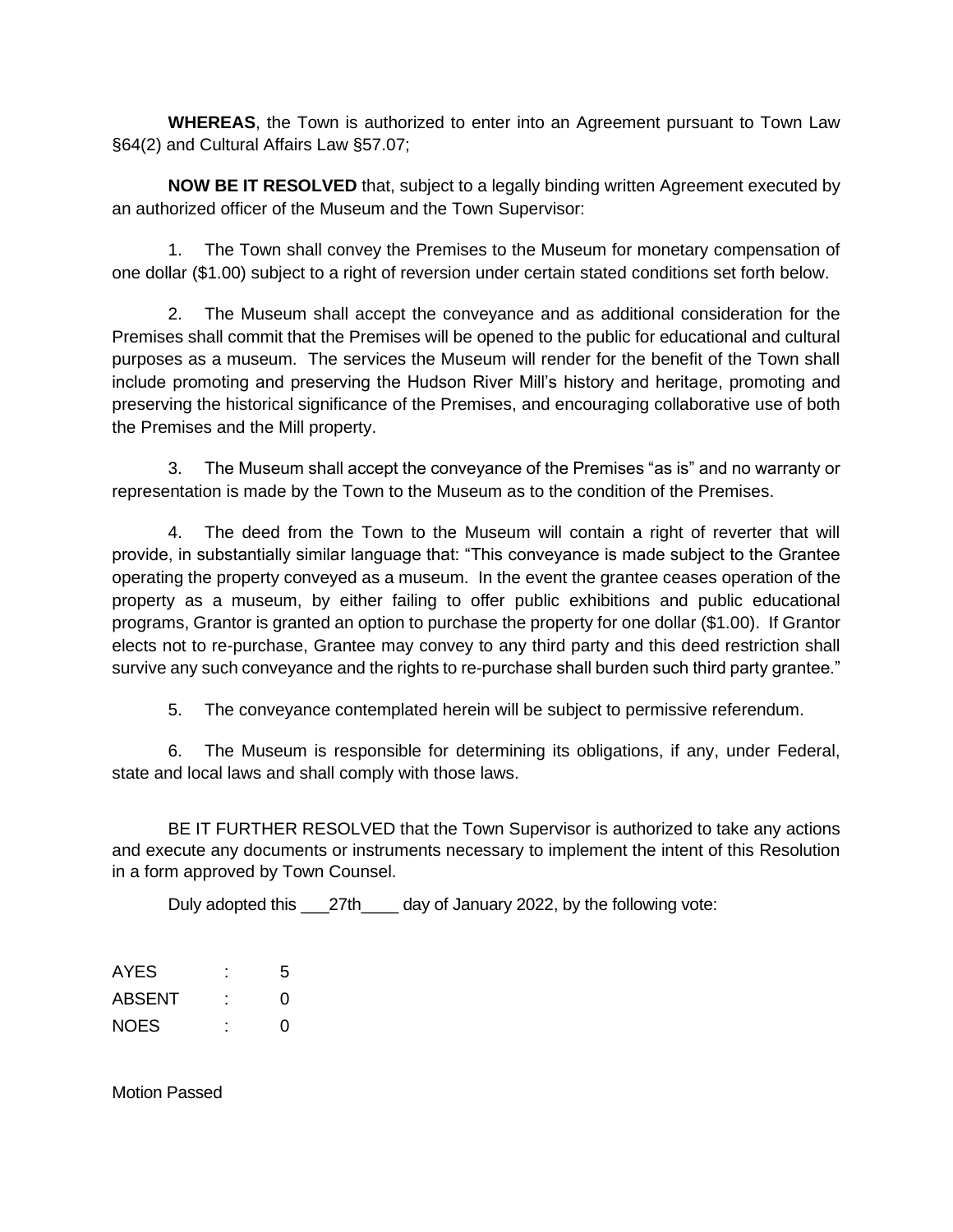A copy of the Justice Court Audit overall evaluation summary by Tom Boden was given to the Town Board for Review.

## **RESOLUTION #89**

## **TO ACCEPT THE JUSTICE COURT AUDIT FROM TOM BODEN.**

A Motion by Councilwoman Crooks and Seconded by Councilman Halliday to Accept the Justice Court Audit from Tom Boden.

| Ayes                 | 5 |
|----------------------|---|
| Nays                 | O |
| Excused              | O |
| <b>Motion Passed</b> |   |

## **LETTER FROM RESIDENT-EMS:**

The Supervisor received a letter from a resident thanking the EMS staff for their professional and courteous manner when giving the Covid Booster.

#### **COUNTY SALES TAX:**

Information given to the Town Board. Numbers are good.

## **ATTORNEY:**

Solar Farm and Cell Tower Moritorium will be expiring.

#### **SUPERVISOR:**

\*Tom Bodden was in twice this week working on the AUD

\*A Covid Tests kit distribution will take place on Saturday at the EMS building starting @ 10:00AM

\*Steve Smead---The Town will need to replace the server soon. Steve will provide a proposal.

\*Town Website ----new site had a soft launch---more updated to follow

\*Zoning Board Member: Mike Stanton has asked to be on the Zoning Board A discussion was held regarding the appointment.

## **RESOLUTION #90**

**TO APPOINT MICHAEL STANTON TO THE ZONING BOARD AS OF JANUARY 31, 2022.**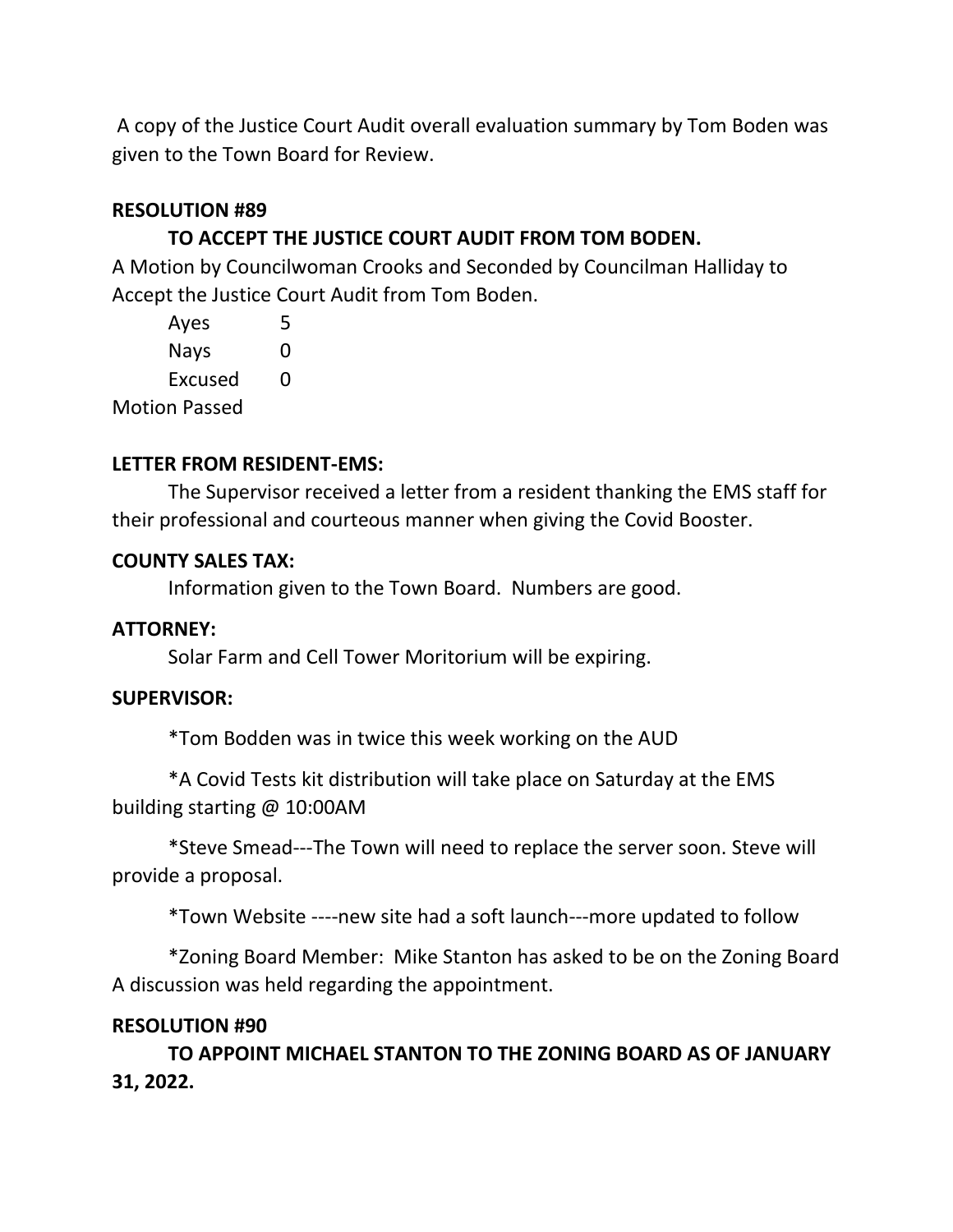A Motion by Supervisor Butler and Seconded by Councilwoman Crooks to Appoint Michael Stanton to the Zoning Board as of January 31, 2022.

Ayes 5 Nays 0 Excused 0 Motion Passed

\*Changing Town Board Meetings back to in person meetings and times of the meetings discussed. Decision was made that February meeting will continue to be on Zoom.

## **COUNCILMAN BYRNES:**

**\***Condolences to Tom Guilder's Family.He was dedicated to the Youth and it was appreciated.

\*INVOICE 2022 Fire Contract

\*Thank You to Matt-EMS- for all he does.

## COUNCILMAN COLLURA:

\*Gross income reports and overtime reports for employees.

#### COUNCILMAN HALLIDAY:

\*Thank you to Matt and the EMS team for service.

## COUNCILWOMAN CROOKS:

\*Winter Festival was successful, lots of positive feedback. Festival included Snowshoeing, sledding, chili contests, etc. Will be doing a spring festival in May and a summer festival to coincide with the  $4<sup>th</sup>$  of July.

\*Youth Commission—will be meeting with the School Athletic Director-- updates and ideas to come

\*Website---looks amazing, mobile friendly

\*Email from Resident Jennifer Michelle with information on project vision. This was a follow up based on a previous conversation regarding RISE. Councilwoman Crooks talked about our Healthy Corinth Coalition that meets monthly and is led by the County. Next Meeting is Feb. 9 via Zoom.